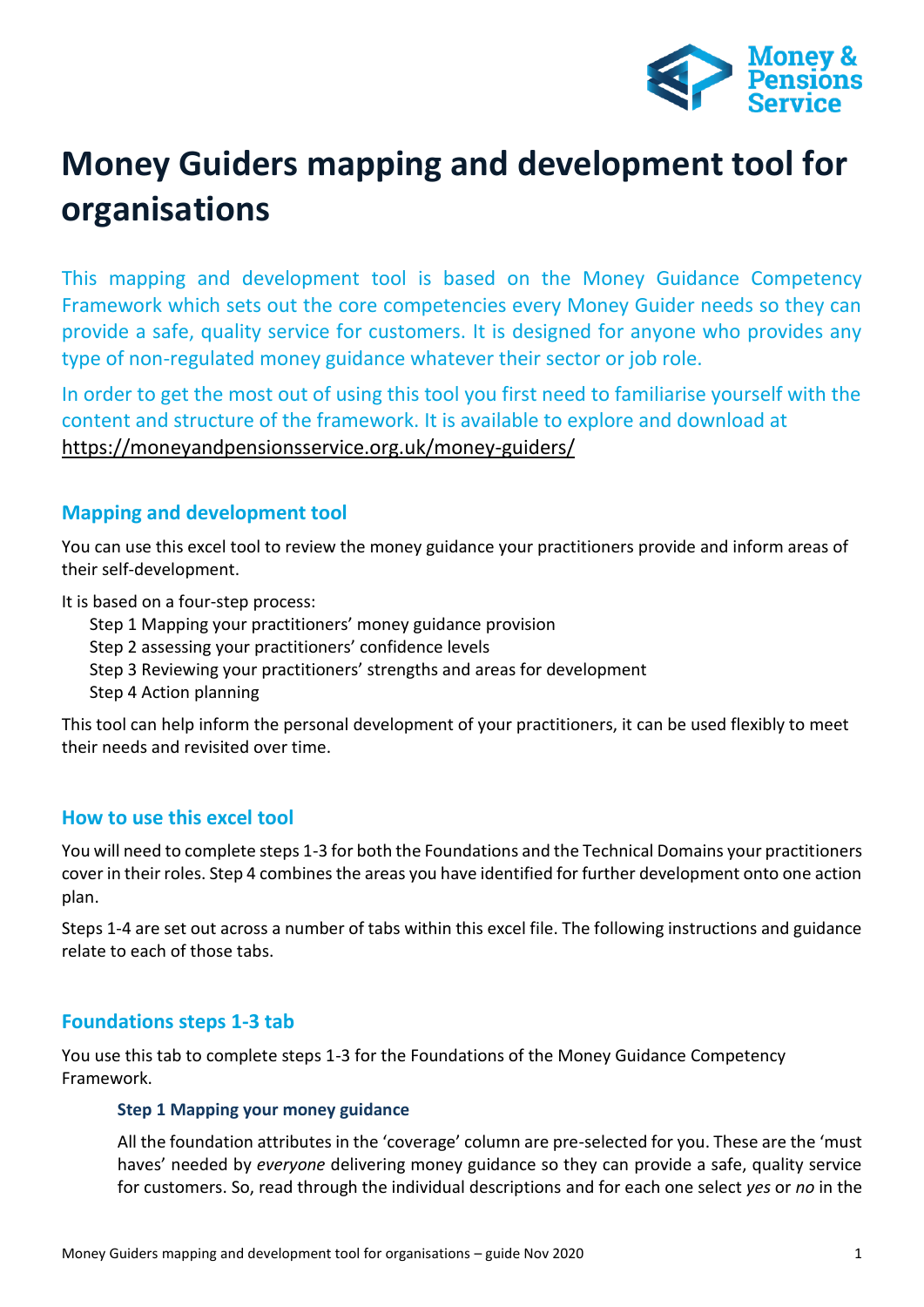'map your practitioners' training' column to indicate if your practitioners have completed any recent training or other continuous professional development (CPD) – recent training could be e.g. in the last three years. You can also indicate if your organisation recruits for any of these attributes.

### **Step 2 Invite your practitioners to self-assess their confidence levels**

You can assess how confident you are, from an organisation perspective about foundation competencies. There are options for how you make this assessment. This can depend on the number of staff you are working with.

*Option one*: You can make your own assessment of how confident you feel your organisation is in relation to each of the foundation competencies. You might find the following descriptors helpful in deciding their confidence rating.

| 1: Not at all<br>confident | a skill, behaviour or knowledge your practitioners rarely use in their<br>roles |
|----------------------------|---------------------------------------------------------------------------------|
|                            | your practitioners' knowledge of this needs developing                          |
|                            | you would like your practitioners to use more/develop their skills in<br>this   |
| 2: Somewhat                | a skill, behaviour or knowledge your practitioners do not use                   |
| confident                  | regularly                                                                       |
|                            | your practitioners may use this more regularly, but feel you feel               |
|                            | their knowledge needs developing further                                        |
|                            | you would like your practitioners to use more/develop your skills in            |
|                            | this                                                                            |
| 3: Mostly confident        | your practitioners use this regularly                                           |
|                            | you are confident in your practitioners' knowledge, skills,                     |
|                            | application, regardless of frequency of use                                     |
|                            | you may feel the need for your practitioners to know/use more, but              |
|                            | they are likely to achieve this within their role                               |
| 4: Fully confident         | your practitioners use this regularly                                           |
|                            | your practitioners are fully aware of this knowledge, skill, behaviour          |
|                            | your practitioners' knowledge, skills and application in this is good           |

*Option two*: You can ask each of your colleagues to complete their own individual self-assessment using the self-development and mapping tool for individuals then collate their results and average the collated responses to copy and paste them to the column labelled 'step 2. Assess the confidence of your practitioners.'

When you ask your colleagues to complete their self-assessment you can advise them that their level of confidence may not always reflect the amount of training they've received. For example if practitioners have a lot of experience in an area they might feel very confident, while for other competencies they might feel there is a lot more they need to learn. Your practitioners might find the following descriptors helpful in deciding their confidence rating.

#### **Step 3 Reviewing your practitioners' strengths and areas for development**

Once you have assessed the confidence levels for your practitioners you can review the areas in which they feel least confident, or where they have little or no training / CPD. You can select those areas you would like your practitioners to develop further, either in the short term (during the next year) or longer term. You may have identified several areas for development but we recommend you select one from Skills and Behaviours *(A-C)* and one from Knowledge and Compliance *(D-F).*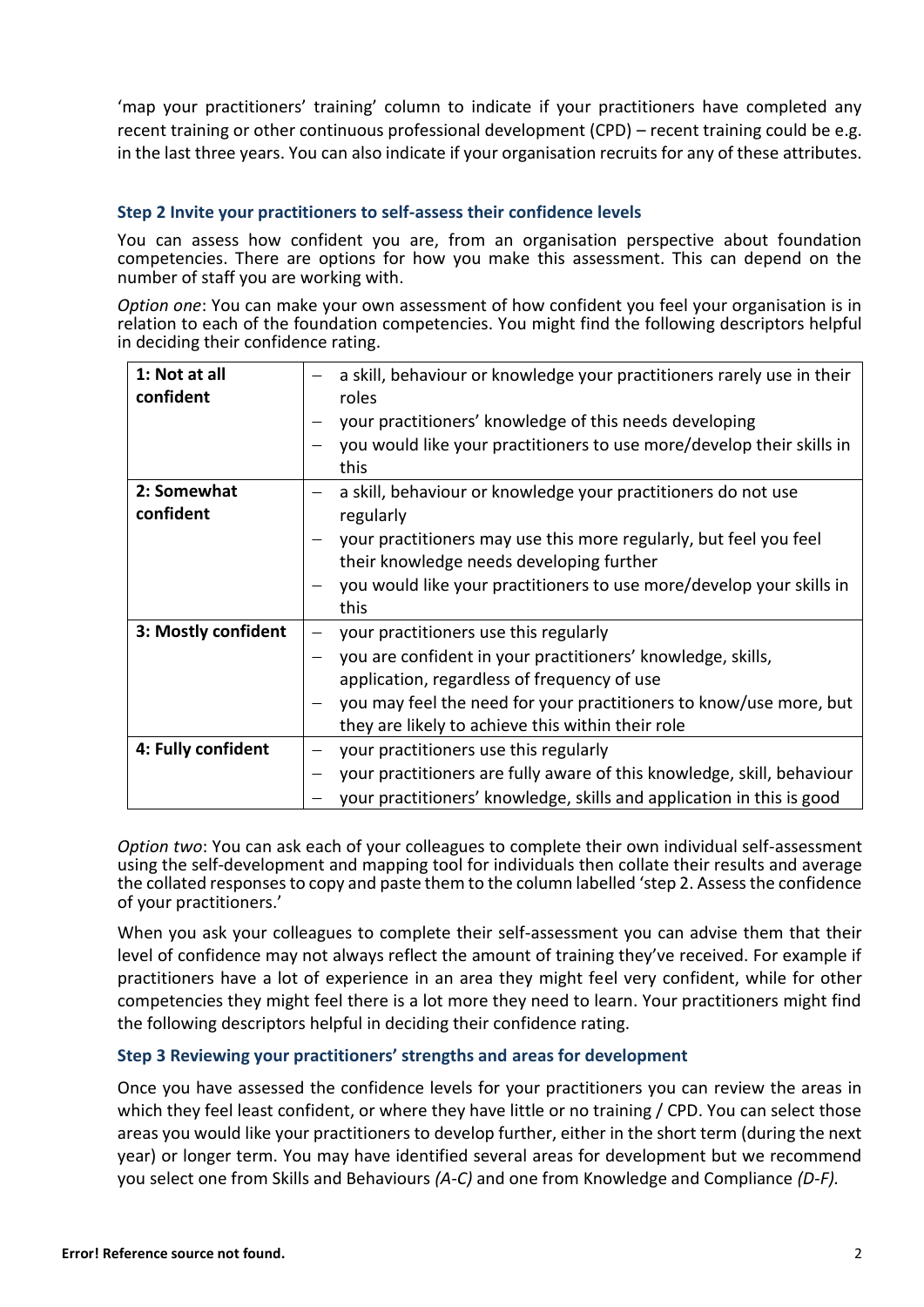If you want to focus solely on the Foundations, you can go straight to the Action Plan tab. Otherwise click '*next'* to continue onto the Technical Domains step 1 – map tab.

# **Technical domains step 1 – map tab**

This tab provides an overview of 12 technical domains contained in the Money Guidance Competency Framework; to learn more about each of them, place your cursor over the technical domain titles in the first column. To understand about the different levels of complexity, read the tier level column headings.

#### **Step 1 Mapping your money guidance – overview**

First you need to identify the domains your practitioners cover in their roles. Not every Money Guider will cover every domain; your selection will depend on the service your organisation offers and your practitioners' job roles. For each of the technical domains you chose, you also need to select the tier level that best reflects the complexity of money guidance your practitioners provide. If you choose tier two or three for any domain, the preceding tiers will be selected automatically. Once you have selected your domains and tiers, press the '*next step'* button to take you to the Technical domains steps 1-3 tab.

## **Technical domains steps 1-3 tab**

This tab will be automatically populated with the domains and tiers you have selected on the previous tab - (Technical domains step 1-map tab).

## **Step 1 Mapping your money guidance**

Read through the detailed descriptions and indicate for each one if your practitioners currently provide coverage of if they don't yet provide coverage. At the same time, use the 'Map your practitioners' training' column to indicate if your practitioners have completed any recent training or other continuous professional development (CPD) – recent training could be e.g. in the last three years. You can also indicate if your organisation recruits for any of these skills and knowledge.

#### **Step 2 Self-assessing your practitioners' confidence levels**

You can assess how confident you are, from an organisation perspective about your selected technical domains. There are options for how you make this assessment. This can depend on the number of staff you are working with.

*Option one*: You can make your own assessment of how confident you feel your organisation is in relation to each of the technical domains.

*Option two*: You can ask each of your colleagues to complete their own individual self-assessment using the self-development and mapping tool for individuals. Remember that you will need to tell them which of the technical domains they should consider. You then collate their individual results and add them to the column labelled 'step 2. Assess the confidence of your practitioners.'

When you ask your colleagues to complete their self-assessments you can advise them that their level of confidence may not always reflect the amount of training they've received. For example if practitioners have a lot of experience in an area they might feel very confident, while for other competencies they might feel there is a lot more they need to learn. Your practitioners might find the following descriptors helpful in deciding their confidence rating.

#### **Step 3 Reviewing your practitioners' strengths and areas for development**

Once you have assessed your practitioners' confidence levels you can review the areas in which they feel least confident, or where they have little or no training/CPD. You can select those you